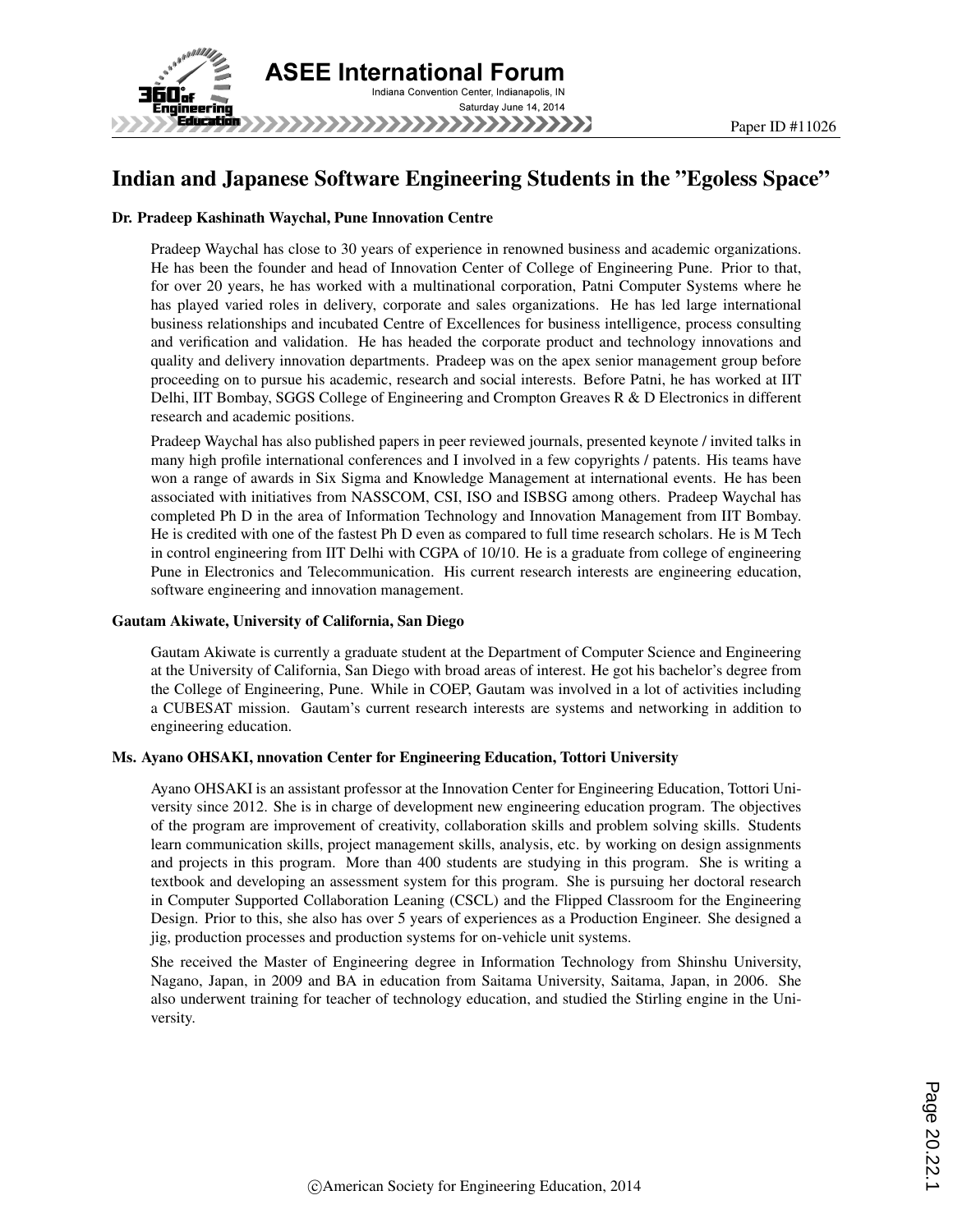# Indian and Japanese Software Engineering Students in the "Egoless Space"

# Abstract

Software organizations compete in a highly globalized world mandating continuous improvement in their performance. They need to look beyond the traditional process and technology dimensions and think through the more critical "people" dimension to achieve real improvement. One of the most important initiatives in the people dimension can be developing egoless engineers as professed by Weinberger. This paper proposes creating self-awareness of egoless behavior using a reliable instrument based on Lamont Adams' "Ten Commandments of Egoless Programming". It compares and analyses performance of Indian and Japanese software engineering students in the "egoless space".

Keywords: software engineering, egoless behavior, Indian and Japanese engineering students

# Introduction

A software organization typically operates in three dimensions to increase productivity – process, technology, and people. There is considerable literature on processes and technologies<sup>1, 2</sup> but very little on the people dimension<sup>3</sup>. Glass, et al.<sup>3</sup> have studied 369 papers in 6 leading journals and found that Software Engineering research is fundamentally about technical and computing-focused issues and that it is seldom about behavioral issues. In industry, discussion about the people dimension is generally limited to training for the new processes and technologies<sup>4</sup>. Since the approach has not accrued any perceptible gains in productivity<sup>5</sup>, we believe that there is a case for exploring the people dimension deeply and earnestly.

The major contribution of this paper is to put forth an instrument to measure egoless behavior as advocated by Weinberger. In the paper, we are using contemporary terms like egoless engineering and development or general terms like egoless behavior to mean the same thing i.e. egoless programming. We have compared the behavior of students from two different countries – Japanese and Indian in the 'egoless space'.

The paper discusses the background behind the problem of productivity in software organizations followed by the research design leading to analysis of the results and ending with concluding remarks.

### Background

In 1993, Potts claimed that 'all the real problems are people problems'<sup>6</sup>- a statement since supported by researchers and industry pundits alike. Scacchi, in his review of large software engineering projects, found that productivity in projects that were poorly managed or poorly organized was significantly lower<sup>7</sup>. In effect, it can be said that poor management can effectively erase the potential productivity improvements that can be expected from the use of improved technologies and processes<sup>8</sup>. Viljan in his recent work has linked inadequate internal communication and lack of teamwork to a company's weak performance<sup>9</sup>. On the other hand, productive work conditions can be maintained if developers are strongly committed to a project and to team effort<sup>8, 10, 11</sup>. While there is strong and considerable influence of the people dimension on performance and productivity in software organizations, there has been a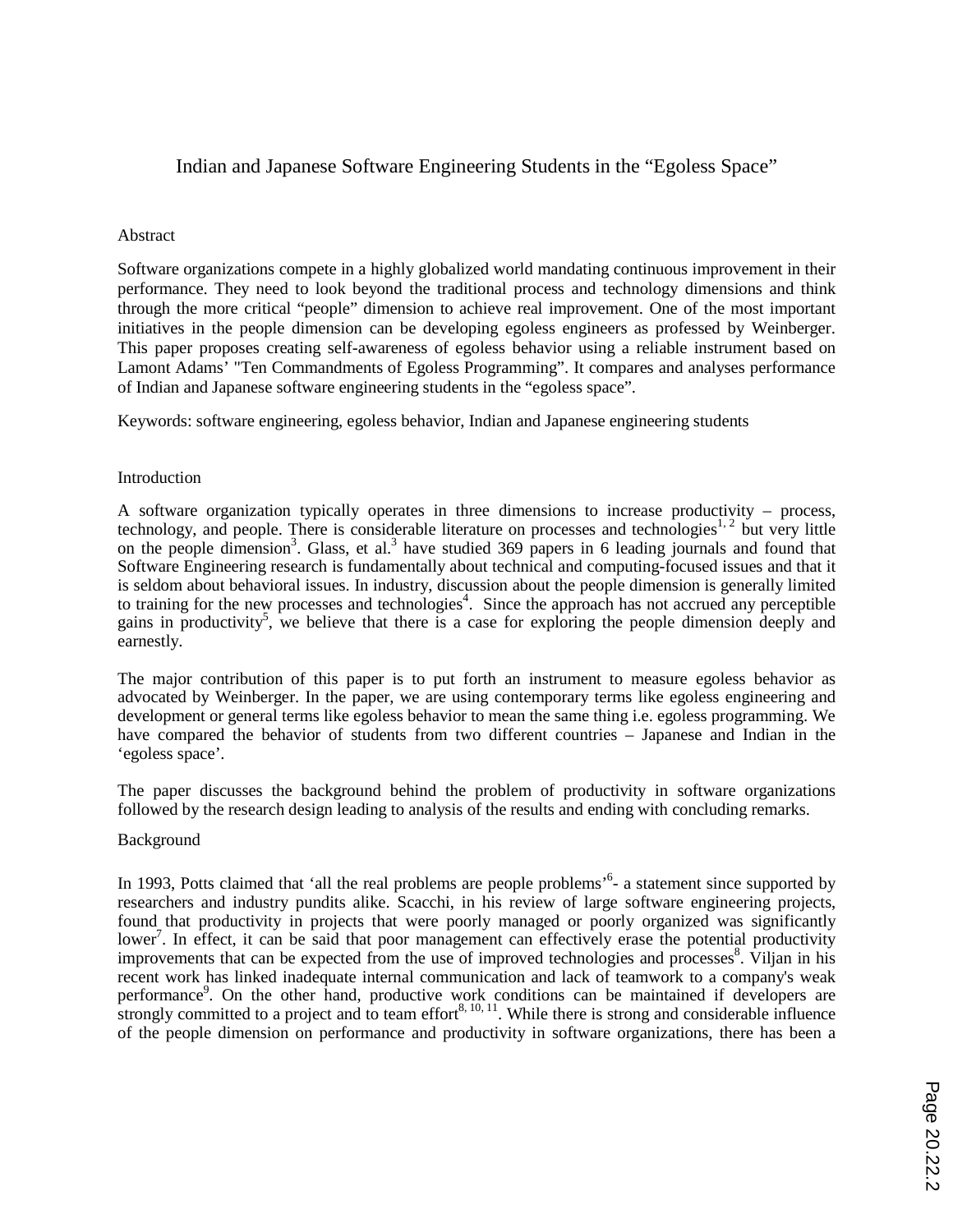somewhat weaker agenda from both researchers and practitioners to devise and implement right solutions.

One solution that focuses on the people dimension is "Egoless Programming". The idea was proposed by Weinberg more than four decades ago<sup>12</sup> wherein he asserted that code quality can improve substantially if personal factors are minimized as the ego of a programmer can get in the way of the effectiveness of review as well as of the sharing and seeking of ideas. Further, egoless development promotes teamwork which is instrumental for success in the real world<sup>4</sup>. The methods and ideas based on co-operation are similar to the ones adopted by the world of free and open source software (FOSS). Eric Raymond has argued that the 'bazaar' model - the one adopted in the FOSS world - produces better quality code than the 'cathedral' model - the one prevalent in the most software companies<sup>13</sup>. The successful 'bazaar' model closely resembles the 'egoless programming' and that proves effectiveness of the 'egoless programming'.

# Research Design

This section presents the scope, instrument selection, data collection, reliability assessment, and data analysis.

# Scope

Egoless behavior is a mindset. Earlier it is developed, better it is. Younger minds are more malleable and have whole careers ahead of them. Carver, et al. argue that before running an empirical study at a software company, it is useful to carry out a pilot study with students in an academic setting  $14$ . Therefore, we limited our scope of research to a set of engineering students who had some experience in developing software.

### Selection of Instruments

Although egoless programming - as a concept - has been around for nearly four decades; there was no agreement on its objective definition. It was only in 2002, when Lamont Adams put forth 10 factors calling them "Ten Commandments of Egoless Programming" that a step was taken in this direction <sup>15</sup>. These factors, as given in Table 1, seem to have found wide conceptual acceptance. We decided to make use of them to get a measure of "egoless behavior".

Any approach to develop egoless software engineers inherently implies the development of egoless behavior. Hence, the factors would ideally fall into two categories – first the generic factors that correlate to an egoless individual and second coding factors that would correlate to an egoless developer. Considering this, the factors in Table 1 after a group discussion amongst experts were split in the two sets a) Coding Related and b) Generic. The former set consists of the factors C2, C4 and C10 and the latter consists of the rest.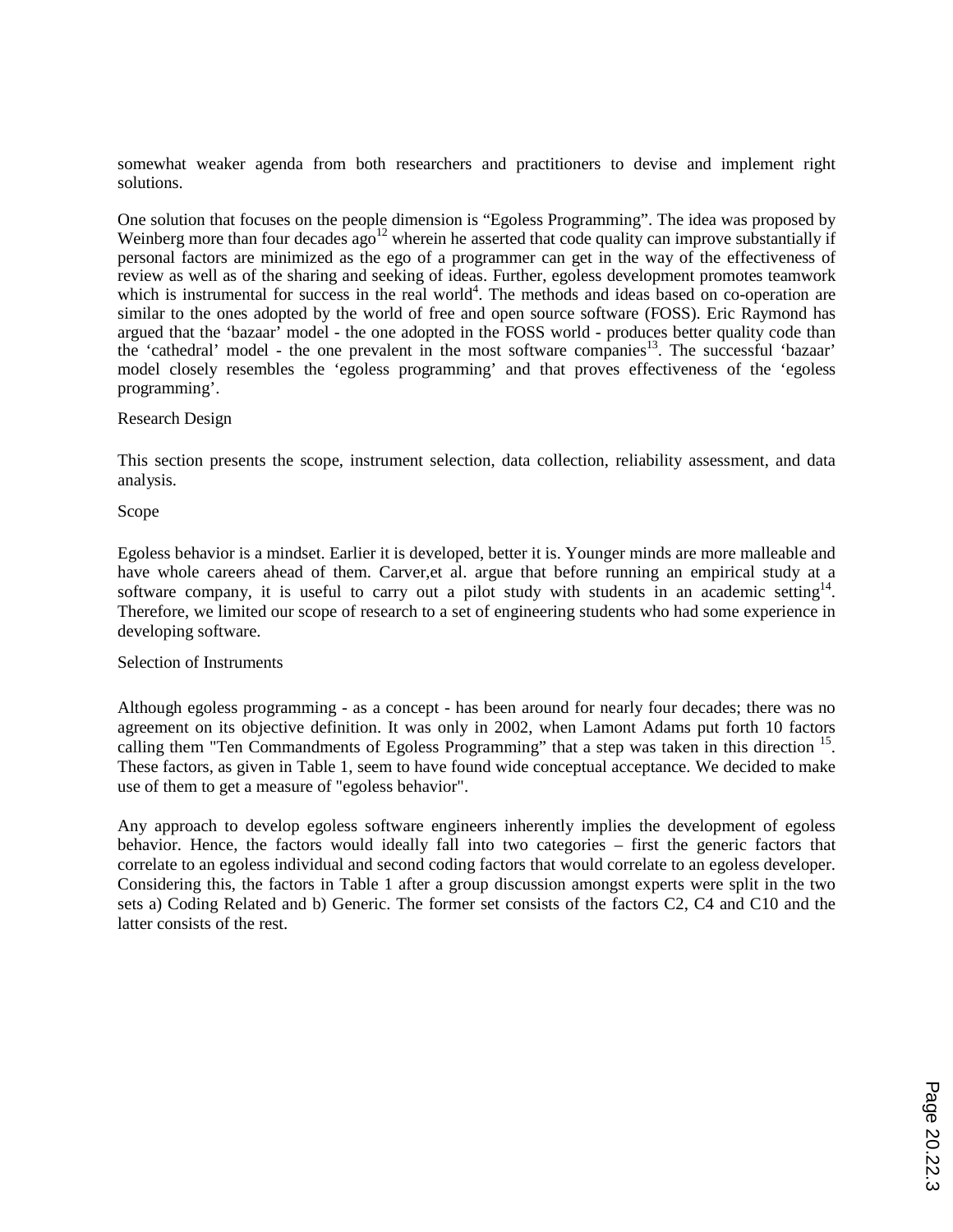| <b>Ten Commandments of Egoless Programming</b> |                                                                               |  |  |  |  |
|------------------------------------------------|-------------------------------------------------------------------------------|--|--|--|--|
| C <sub>1</sub>                                 | Understand and accept that you will make mistakes.                            |  |  |  |  |
| C <sub>2</sub>                                 | You are not your code.                                                        |  |  |  |  |
| C <sub>3</sub>                                 | No matter how much "karate" you know, someone else will always know           |  |  |  |  |
|                                                | more.                                                                         |  |  |  |  |
| C <sub>4</sub>                                 | Don't rewrite code without consultation. There's a fine line between "fixing" |  |  |  |  |
|                                                | code" and "rewriting code."                                                   |  |  |  |  |
| C <sub>5</sub>                                 | Treat people who know less than you with respect, deference, and patience.    |  |  |  |  |
| C <sub>6</sub>                                 | The only constant in the world is change.                                     |  |  |  |  |
| C7                                             | The only true authority stems from knowledge, not from position.              |  |  |  |  |
| C8                                             | Fight for what you believe, but gracefully accept defeat.                     |  |  |  |  |
| C9                                             | Don't be "the guy in the room."                                               |  |  |  |  |
| C10                                            | Critique code instead of people—be kind to the coder, not to the code.        |  |  |  |  |

Data Collection

The target, of study, was students who have developed some software applications in teams. We started the exercise with Indian students. We chose a random sample of 40 students who assessed themselves on each factor on the Likert scale of 1 to 10. They were requested to indicate any ambiguity or difficulty experienced while responding to the factors, as well as to offer appropriate suggestions. After ascertaining the usability of the instrument, all 86 respondents completed the assessment. We had to exclude one response that had all the factors rated at level 10, leaving 85 valid responses (N1=85). In case of Japanese students, we carried out the survey over web by providing detailed explanation of various questions in the instrument. We received 25 responses. All of them were valid (N2=25). All the students were informed about the purpose of the exercise and the criticality of being egoless in their careers, and were assured full confidentiality of their inputs.

### Reliability Assessment

It is important to conduct a thorough measurement analysis on the survey instrument. It gives assurance that the findings reflect accurate measures and that the results are trustworthy. Test reliability further indicates the extent to which individual differences in scores can be attributed to 'true' differences. We used the most popular measure - Cronbach Alpha for assessing reliability of the collected data. Table 2 shows the Alpha values, calculated using Minitab Version 16, for the data collected for each of the subsets.

| TABLE 2: CRONBACH ALPHA VALUE FOR THE INSTRUMENT |  |
|--------------------------------------------------|--|
|--------------------------------------------------|--|

| <b>Subsets</b>         | <b>Alpha Value</b> |
|------------------------|--------------------|
| <b>Indian Students</b> | 0.864              |
| Japanese Students      | 0.783              |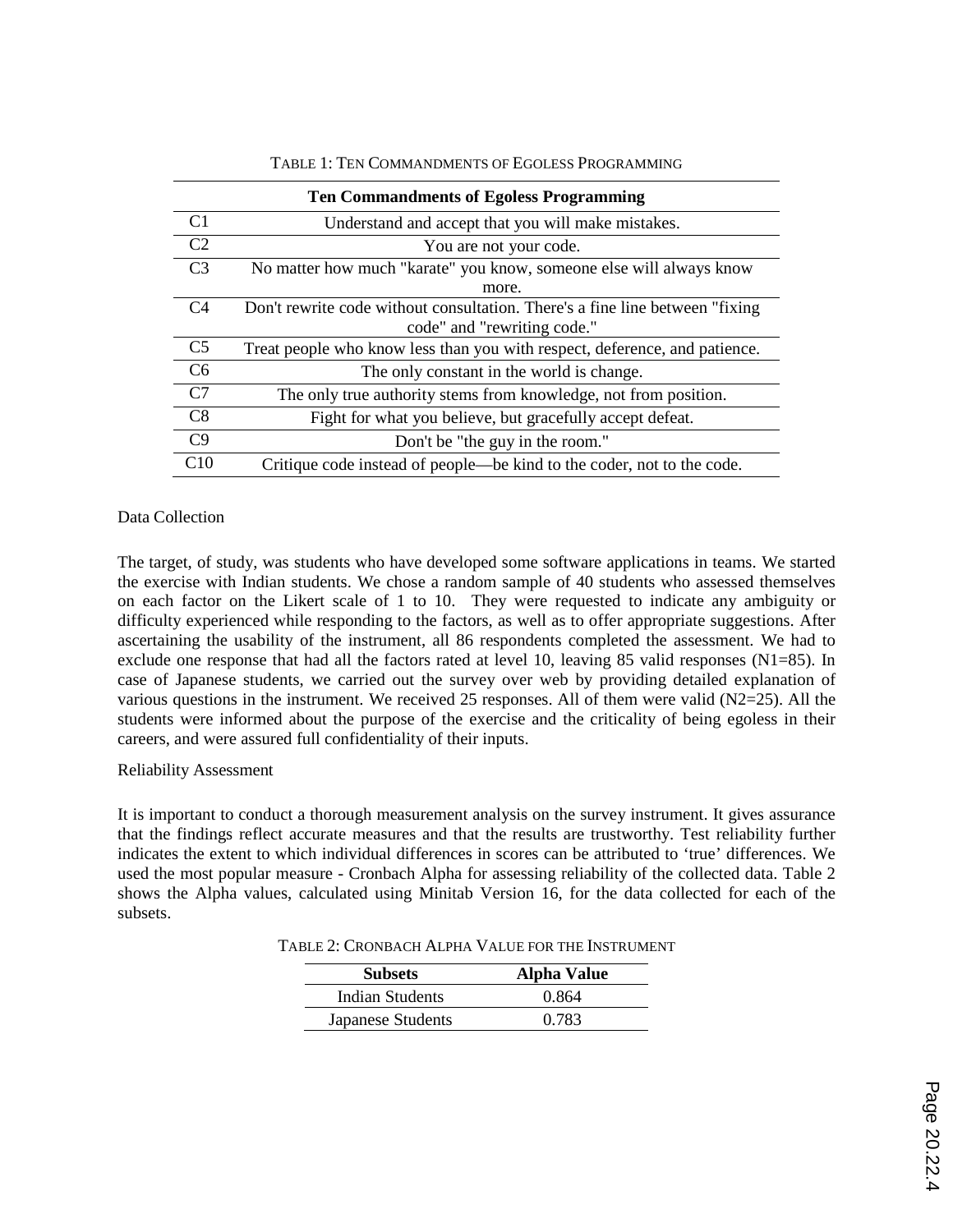Since alpha values for both the sets were found to be equal to or greater than 0.70, the instrument was judged to be reliable  $16$ .

Analysis and Interpretation of Data

One way stacked ANOVA (Tukey Method) was used to find out grouping between different factors of egoless behavior with the help of Minitab Version 16 (Table 3 and 4). As per Tukey's method, the factors that do not share a letter are significantly different.

For both Indian and Japanese students, all the coding factors were in the lower brackets as compared to generic factors, which meant that coding is a relatively more egoistic activity for students. Amongst the three coding factors, 'You are not your code' was the lowest and the most real factor for them. The students seem to become possessive about their code which is clearly seen in the analysis. They don't get many opportunities either to rewrite or critique code of other developers. Perhaps, therefore, those factors were not in the lowest bracket. The college environment generally has pretty good camaraderie and does not have industry-like intense competition. That would have pushed all the generic factors to the upper bracket.

While the score range for Indian students was very narrow – from 8.23 to 7.51; for Japanese students it was relatively broader – from 9.16 to 5.12. The Indian students, perhaps, were more conservative as they were doing a credit course (even though they were made aware that the exercise will not have any contribution to the grades). The Japanese students may have done more critical evaluation. It could be due to the cultural difference or just the fact that the exercise was not a part of their credit course. Since we were keener to know the ordering than the absolute value, the range difference between the two cohorts did not pose much of a problem.

| Factor                                                                     | Mean | Group |
|----------------------------------------------------------------------------|------|-------|
| The only true authority stems from knowledge not from position             | 8.23 | A     |
| Treat people who know less than you with respect and patience              | 8.19 | A     |
| No matter how much "karate" you know someone else will always<br>know more | 8.16 | AB    |
| Fight for what you believe but gracefully accept defeat                    | 8.1  | AB    |
| Understand and accept that you will make mistakes                          | 8.01 | AB    |
| Critique code instead of people – be kind to the coder not to the<br>code  | 7.99 | AB    |
| Don't be "the guy in the room."                                            | 7.78 | AB    |
| Don't rewrite code without consultation                                    | 7.63 | AB    |
| The only constant in the world is change.                                  | 7.62 | AB    |
| You are not your code                                                      | 7.51 | B     |

TABLE 3: INDIAN ENGINEERING STUDENTS: GROUPING INFORMATION USING TUKEY METHOD (N1=85)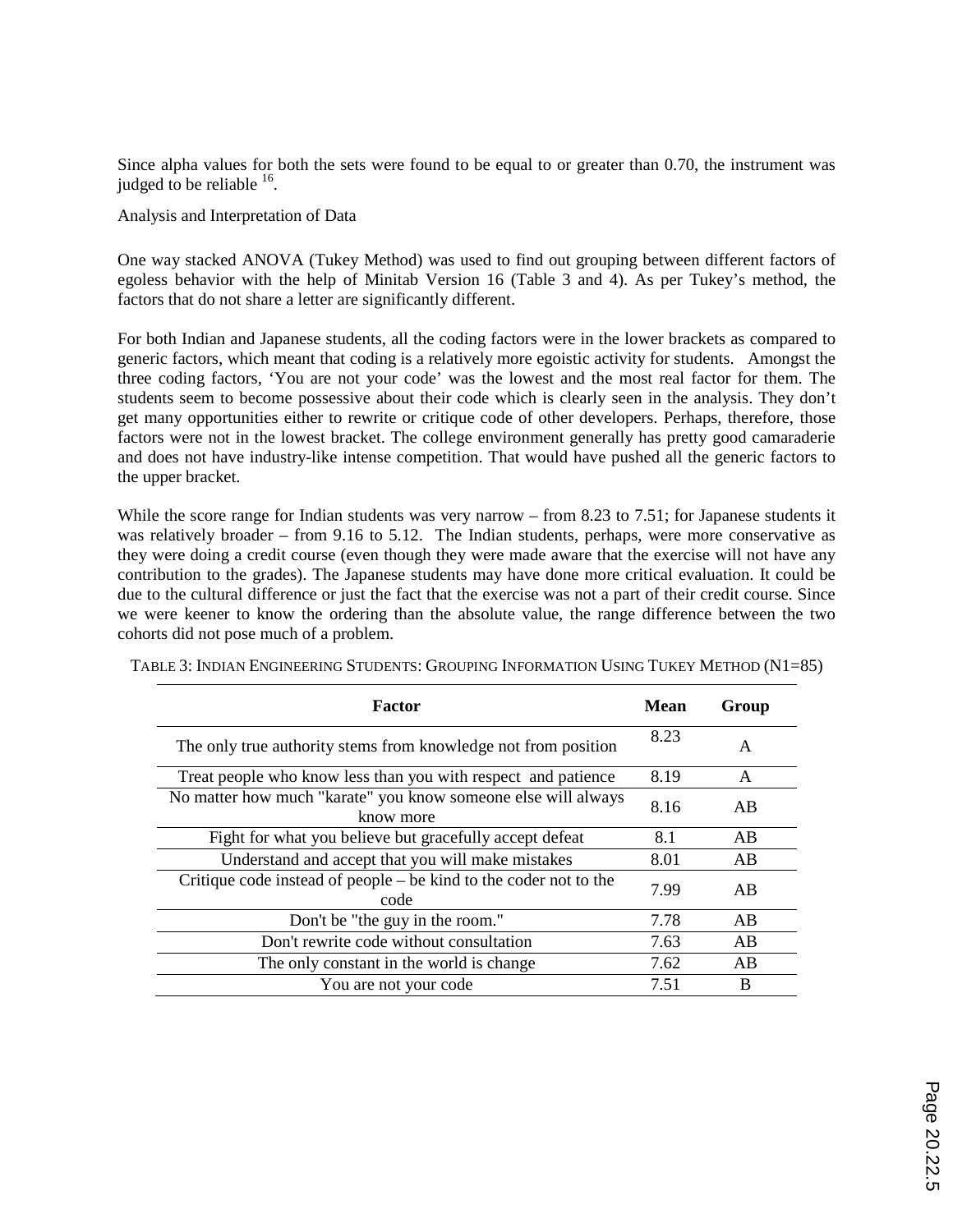|  | TABLE 4: JAPANESE ENGINEERING STUDENTS: GROUPING INFORMATION USING TUKEY METHOD (N2=25) |  |
|--|-----------------------------------------------------------------------------------------|--|
|--|-----------------------------------------------------------------------------------------|--|

| <b>Factor</b>                                                                | <b>Mean</b> | Group       |
|------------------------------------------------------------------------------|-------------|-------------|
| No matter how much "karate" you know, someone else will<br>always know more  |             | A           |
| Understand and accept that you will make mistakes                            | 8.04        | AB          |
| Treat people who know less than you with respect and patience                | 7.40        | ABC         |
| Don't be "the guy in the room."                                              | 7.24        | ABCD        |
| Fight for what you believe, but gracefully accept defeat                     | 7.12        | <b>BCD</b>  |
| The only true authority stems from knowledge, not from position              |             | <b>BCDE</b> |
| Critique code instead of people $-$ be kind to the coder, not to the<br>code |             | <b>BCDE</b> |
| Don't rewrite code without consultation                                      | 5.96        | <b>CDE</b>  |
| The only constant in the world is change                                     | 5.44        | DE          |
| You are not your code                                                        |             | E           |

# Conclusion

Software engineering has become an all pervasive discipline with practically every organization relying on it. While software engineering holds huge promise, it is plagued with problems and is unable to deliver the expected performance in terms of productivity, quality and turnaround times. This challenge, we believe, may require an interdisciplinary solution. We argue that this human intensive branch of engineering needs to move beyond traditional initiatives in processes and technology dimensions and start working at the intersection of human sciences and software engineering. We posit that one of the key things that impacts performance of software projects – as professed by Weinberger - is 'egoless behavior' of team members. We have proposed a reliable and self scoring instrument to measure the behavior.

Engineering activities, in general, and software engineering activities, in particular, have scaled up to the global level. Most of the projects tend to have global and cross cultural teams. The people oriented software engineering discipline has to understand dynamics of such teams. This prompted us to study egoless behavior of students from two different cultures.

We administered the egoless instrument on a set of Indian and Japanese students. Both the sets have showed similar behavior in the egoless space. The coding-related behavior is poorer than general behavior in case of both the Indian and Japanese students. The Japanese students have used relatively broader range than the Indian students. While there are many syntactical differences like language, food; there seem to be many semantic similarities like work ethos, family and work values between the two cultures.

The measure can be validated with the help of peer assessment. Further, we can create egoless index of teams based on the self and peer assessments. An appropriate action plan, including changes in the team, can be prepared to improve team indices to assure better performing teams.